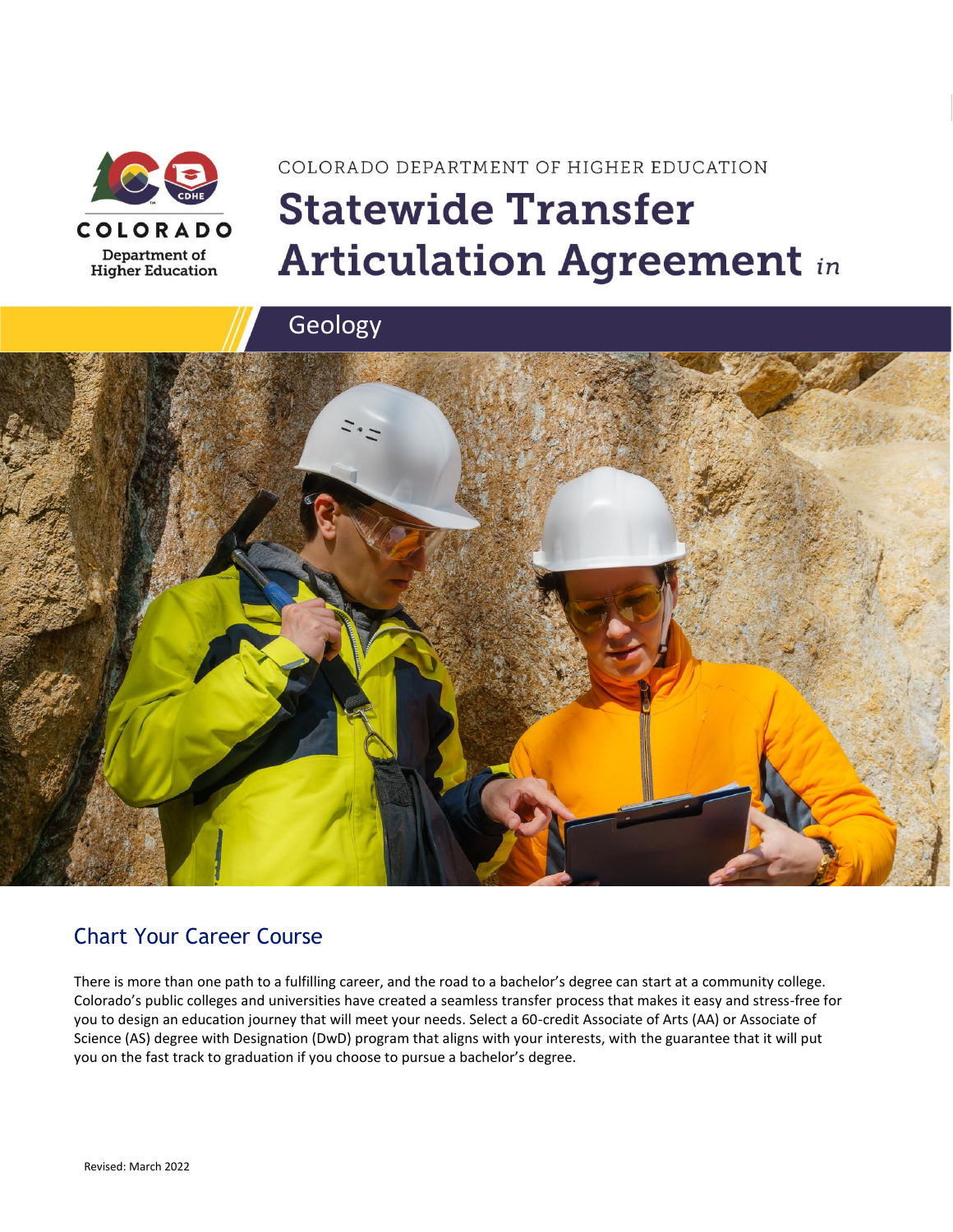# Introduction

From climate change to the energy crisis, our planet faces major problems which Geoscience professionals are uniquely qualified to help solve. Geology is the study of the Earth, its history, and the scientific processes that have occurred over time to shape it. Geologists are tasked with expanding our understanding of the Earth, from crust to core, and identifying solutions to important problems, like how to protect and sustain our natural resources. Career opportunities in geology exist in the public sector and in private industries, like mining. Geologists often split their days between the laboratory and the field, looking for new mineral deposits, identifying sources of water pollution, or investigating natural disasters like earthquakes and landslides. They can also be found in offices, helping to shape environmental policy. Civil engineer, hydrologist, and environmental field technician are just a few of the professional roles in this hands-on field.

In an associate program in Geology, you will explore physical and historical geology, chemistry, and physics. This degree is transferable to universities offering a bachelor's degree in Geology, Geosciences, or Earth Sciences.

The first year of a Geology program will include math and English courses to meet general education requirements. The completion of introductory math and English courses in your first year is proven to greatly increase the likelihood of crossing the graduation stage, boosting your momentum along the academic pathway you select. Other general education courses on your pathway will cover topics in Arts and Humanities, History, and Social and Behavioral Sciences, and Natural and Physical Sciences.

Program-specific courses may begin as soon as your first semester. These courses will become more advanced as you move along your degree pathway. Through this sequence of courses, your knowledge of geology will grow and deepen. Coursework will include Physical Geology, Historical Geology, and Calculus. After completing a 60-credit associate degree, your degree pathway can continue with guaranteed transfer to a college that offers bachelor's degrees.

### **Degree Pathway Knowledge & Skills**

- Observation of Earth's physical features
- Map interpretation
- Data collection, analysis, and interpretation
- Data presentation
- Scientific methodology
- Critical thinking
- Communication skills
- Problem-solving skills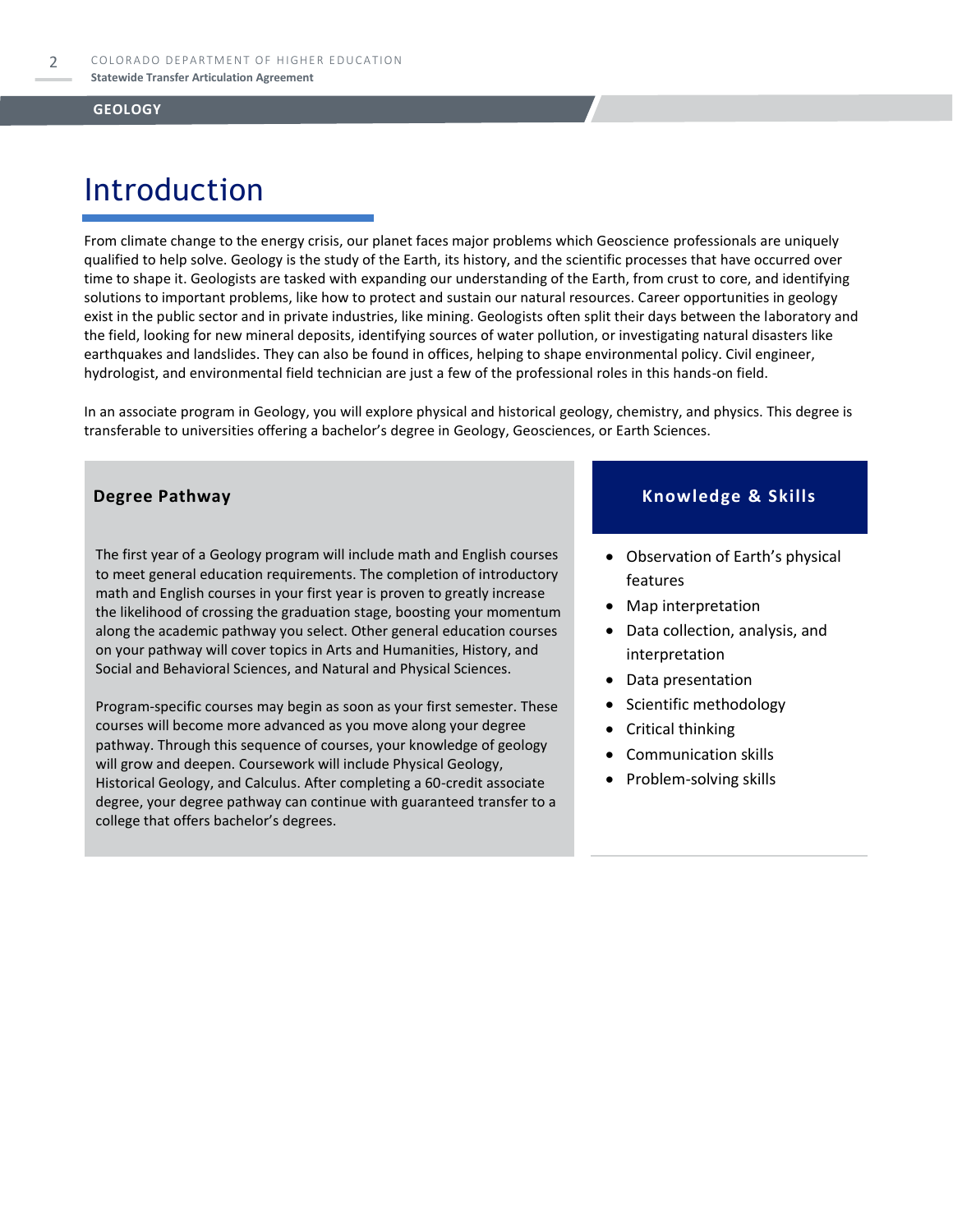3

# Participating Institutions

### **Earn an Associate Degree with Designation (DwD)**

*From one of these Colorado public community/junior colleges*

**Aims Community College** [A.S. Geology]

**Arapahoe Community College** [A.S. Geology]

**Colorado Mountain College** [A.S. Geology]

**Colorado Northwestern Community College** [A.S. Geology]

**Community College of Aurora** [A.S. Geology]

**Community College of Denver** [A.S. Geology]

**Front Range Community College** [A.S. Geology]

**Morgan Community College** [A.S. Geology] **Northeastern Junior College** [A.S. Geology] **Otero College** [A.S. Geology] **Pikes Peak Community College** [A.S. Geology] **Pueblo Community College** [A.S. Geology] **Red Rocks Community College** [A.S. Geology]

### **Earn a Bachelor's Degree**

*From one of these Colorado public four-year institutions*

**Adams State University**  [B.A./B.S. Earth Sciences, Geology emphasis]

**Colorado Mesa University**  [B.S. Geosciences; Geology concentration]

**Colorado State University-Ft Collins**  [B.S. Geology; Geology concentration]

**Fort Lewis College** [B.S. Geology; Geology option]

**Metropolitan State University of Denver**  [B.S. Applied Geology]

**University of Colorado Boulder** [B.A. Geology]

**University of Northern Colorado** [B.S. Earth Sciences; Geology emphasis]

**Western Colorado University** [B.A. Geology; Geology emphasis]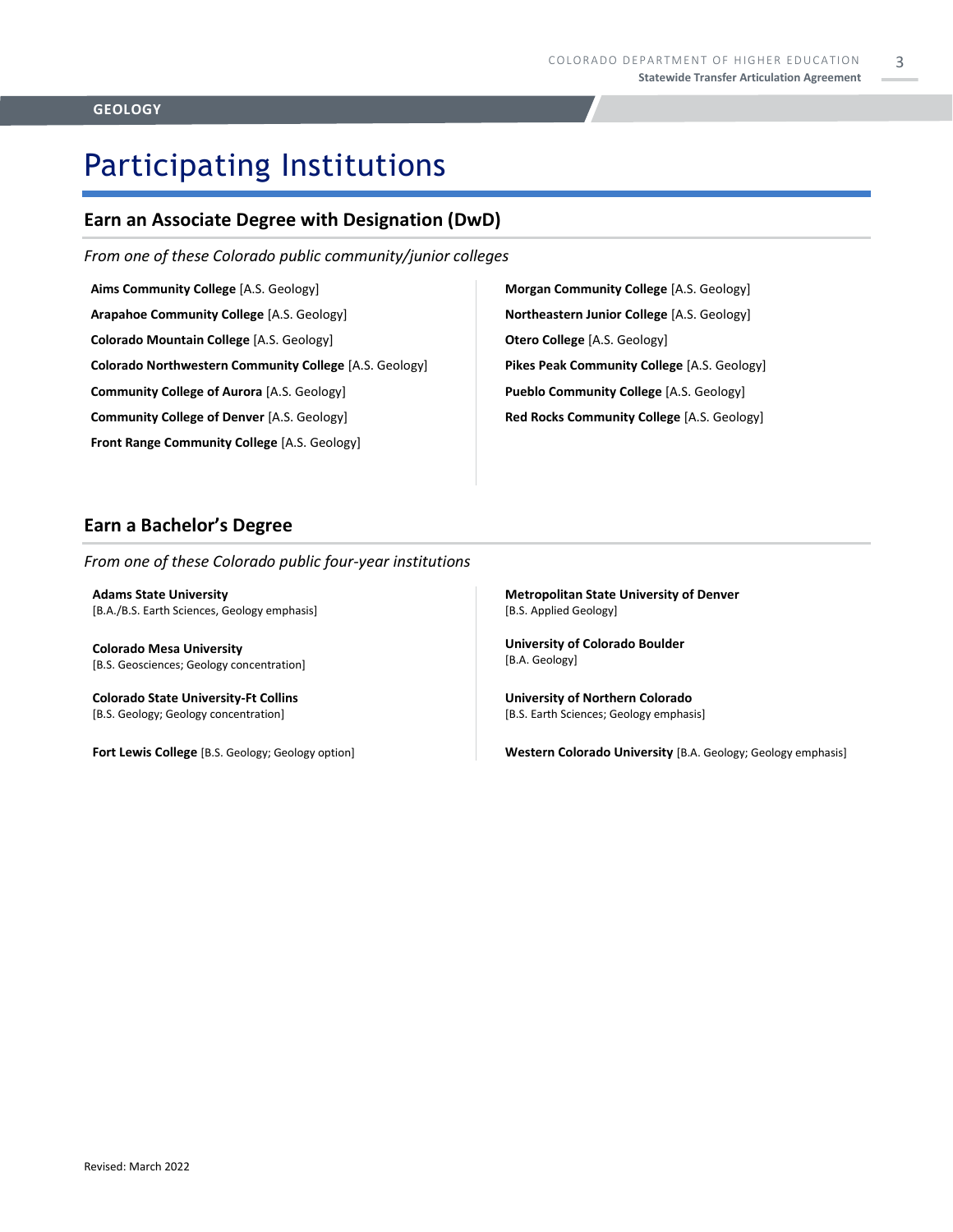# Prescribed Curriculum

### GEOLOGY

| Required Courses that Fulfill General Education Requirements<br><b>36 CREDIT HOURS</b> |                               |                                                                                                  |                                                                                                                                                                              |  |
|----------------------------------------------------------------------------------------|-------------------------------|--------------------------------------------------------------------------------------------------|------------------------------------------------------------------------------------------------------------------------------------------------------------------------------|--|
|                                                                                        | <b>Credit</b><br><b>Hours</b> | <b>Community College</b><br>Course No.                                                           | <b>Course Title or Category</b>                                                                                                                                              |  |
| (Written)<br><b>Communication</b>                                                      | 6                             | ENG 121/1021 and<br>ENG 122/1022<br><b>OR</b><br>ENG 122/1022 and a<br>GT Pathways CO3<br>course | English Composition I (GT-CO1) and English Composition II (GT-<br>CO <sub>2</sub><br><b>OR</b><br>English Composition II (GT-CO2) and a GT Pathways CO3 course<br>$(GT-CO3)$ |  |
| <b>Mathematics</b>                                                                     | 5                             | MAT 201/2410                                                                                     | Calculus I (GT-MA1)                                                                                                                                                          |  |
| <b>Arts &amp; Humanities</b>                                                           | 6                             |                                                                                                  | Two GT Pathways Arts & Humanities courses<br><b>(GT-AH1, GT- AH2, GT-AH3, GT-AH4)</b>                                                                                        |  |
| <b>History</b>                                                                         | 3                             |                                                                                                  | One GT Pathways History course (GT-HI1)                                                                                                                                      |  |
| Social &<br><b>Behavioral Sciences</b>                                                 | 6                             |                                                                                                  | Two GT Pathways Social & Behavioral Sciences courses (GT-SS1,<br>GT-SS2, GT-SS3)                                                                                             |  |
| Natural &                                                                              | 5                             | CHE 111/1111                                                                                     | General College Chemistry I with lab (GT-SC1)                                                                                                                                |  |
| <b>Physical Sciences</b>                                                               | 5                             | CHE 112/1112                                                                                     | General College Chemistry II with lab (GT-SC1)                                                                                                                               |  |

### Additional Required Courses\* **23** CREDIT HOURS

|  | <b>Credit</b><br><b>Hours</b> | Course No.   | <b>Course Title</b>                          |
|--|-------------------------------|--------------|----------------------------------------------|
|  | 4                             | GEY 111/1111 | Physical Geology with lab (GT-SC1)           |
|  | 4                             | GEY 112/1112 | Historical Geology with lab (GT-SC1)         |
|  | 5                             | MAT 202/2420 | Calculus II (GT-MA1)                         |
|  | 5                             | PHY 211/2111 | Physics: Calculus-based I with lab (GT-SC1)  |
|  | 3                             | PHY 212/2112 | Physics: Calculus-based II with lab (GT-SC1) |
|  |                               |              |                                              |

Electives **1** CREDIT HOUR

Total **60** CREDIT HOURS

\* If these credits are *not* required for the *major* at a receiving 4-year institution, they will be applied to the Bachelor's

degree as *elective credit* towards *graduation*. Please check with the receiving institution to determine in which way these courses will be applied.

**PLEASE NOTE: In addition to meeting the requirements listed here, contact the department at the school to which you want to transfer for program-specific information.**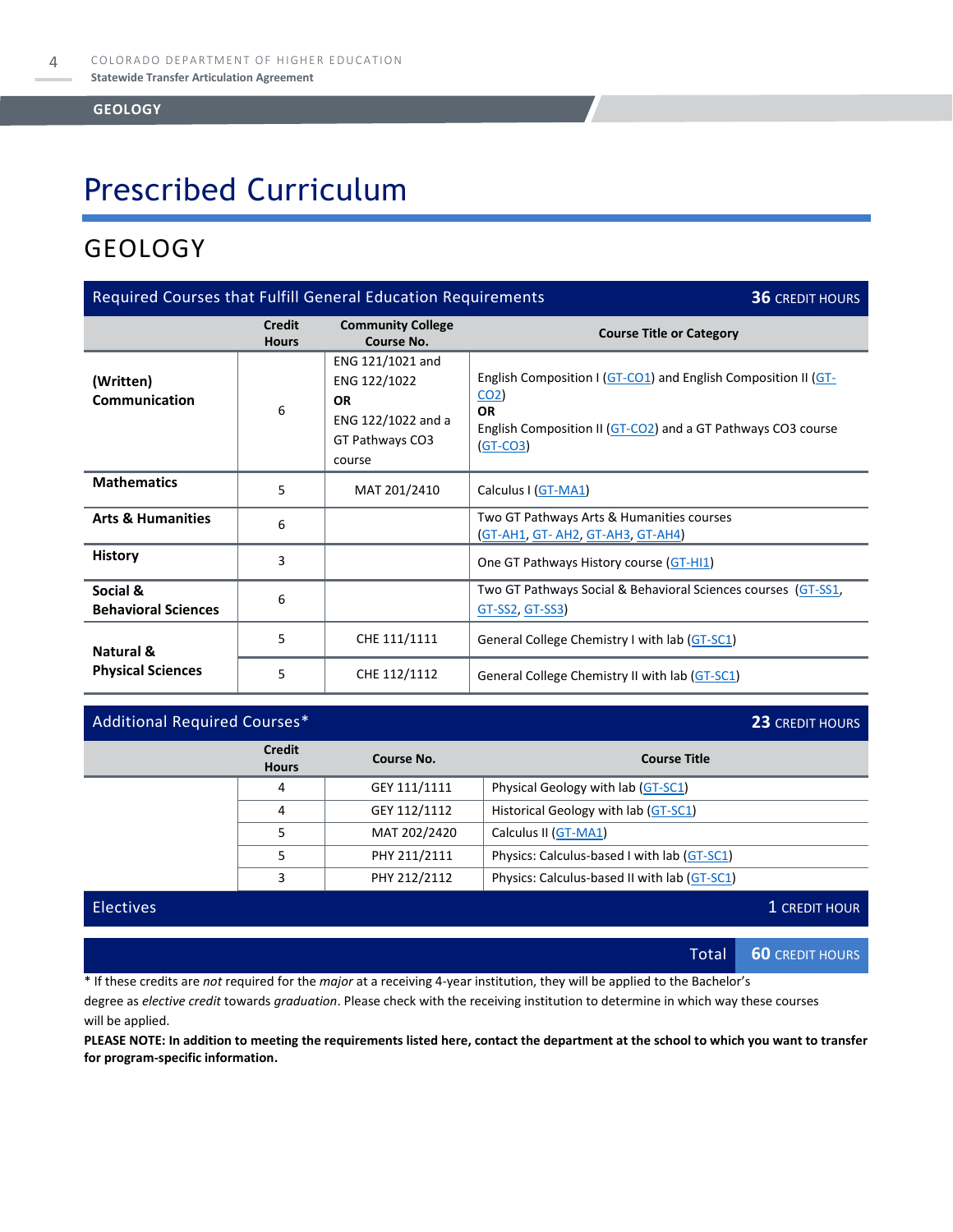# Course Planner

## GEOLOGY DEGREE PLAN

### STUDENT NAME

| Institution:                   |                   |                     |                     |                  |  |
|--------------------------------|-------------------|---------------------|---------------------|------------------|--|
| Semester                       | <b>Course No.</b> | <b>Course Title</b> | <b>Credit Hours</b> | <b>Completed</b> |  |
|                                |                   |                     |                     |                  |  |
|                                |                   |                     |                     |                  |  |
|                                |                   |                     |                     |                  |  |
|                                |                   |                     |                     |                  |  |
|                                |                   |                     |                     |                  |  |
|                                |                   |                     |                     |                  |  |
| <b>Total Credits Completed</b> |                   |                     |                     |                  |  |

| Institution:                   |                   |                     |                     |                  |  |  |
|--------------------------------|-------------------|---------------------|---------------------|------------------|--|--|
| Semester                       | <b>Course No.</b> | <b>Course Title</b> | <b>Credit Hours</b> | <b>Completed</b> |  |  |
|                                |                   |                     |                     |                  |  |  |
|                                |                   |                     |                     |                  |  |  |
|                                |                   |                     |                     |                  |  |  |
|                                |                   |                     |                     |                  |  |  |
|                                |                   |                     |                     |                  |  |  |
|                                |                   |                     |                     |                  |  |  |
| <b>Total Credits Completed</b> |                   |                     |                     |                  |  |  |

| Institution:                   |                   |                     |  |                  |  |  |
|--------------------------------|-------------------|---------------------|--|------------------|--|--|
| <b>Semester</b>                | <b>Course No.</b> | <b>Course Title</b> |  | <b>Completed</b> |  |  |
|                                |                   |                     |  |                  |  |  |
|                                |                   |                     |  |                  |  |  |
|                                |                   |                     |  |                  |  |  |
|                                |                   |                     |  |                  |  |  |
|                                |                   |                     |  |                  |  |  |
|                                |                   |                     |  |                  |  |  |
| <b>Total Credits Completed</b> |                   |                     |  |                  |  |  |

| Institution:                   |                   |                     |                     |                  |  |
|--------------------------------|-------------------|---------------------|---------------------|------------------|--|
| <b>Semester</b>                | <b>Course No.</b> | <b>Course Title</b> | <b>Credit Hours</b> | <b>Completed</b> |  |
|                                |                   |                     |                     |                  |  |
|                                |                   |                     |                     |                  |  |
|                                |                   |                     |                     |                  |  |
|                                |                   |                     |                     |                  |  |
|                                |                   |                     |                     |                  |  |
|                                |                   |                     |                     |                  |  |
| <b>Total Credits Completed</b> |                   |                     |                     |                  |  |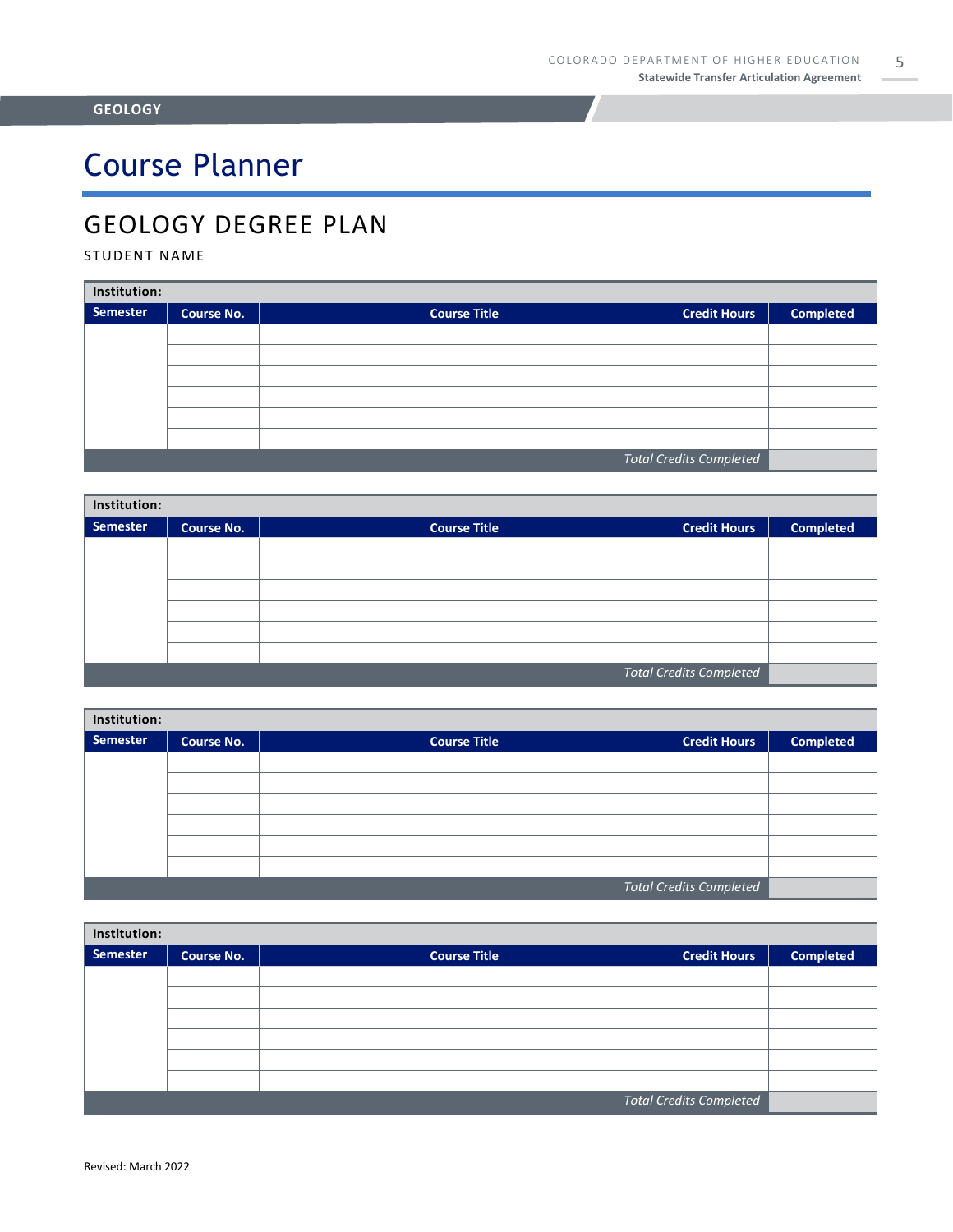## Contractual Language

### **INTRODUCTION**

A statewide transfer articulation agreement identifies the community college courses students need to take in order to graduate from a community college with a 60-credit Associate of Arts (AA) or Associate of Science (AS) degree with designation (DwD). Students are responsible for informing the admissions counselor or transfer advisor at their receiving four-year institution that they are completing a DwD.

It is important for students to understand that completion of an AA or AS degree within two years requires them to complete an average of 15 credits per semester (or 30 credits per year). Also, research shows that students who take classes in their major area within their first 30 credit hours are more likely to persist and graduate.

The guarantees and limitations below describe the minimum requirements to which all participating institutions have agreed. Students who believe an institution is not meeting the guarantees described below can file a complaint with the [CDHE.](https://highered.colorado.gov/filing-student-complaint) 

### **GUARANTEES**

Students who complete a DwD pursuant to the prescribed curriculum in this statewide transfer articulation agreement **and** pass all 60 credits with a C- or higher **and** are admitted to the receiving institution's corresponding degree program (see cover page) are guaranteed the following:

- 1. Junior standing with no more than 60 remaining credits to meet the graduation requirements for the baccalaureate degree program covered by this articulation agreement.
- 2. Completion of the receiving institution's lower division general education requirements as defined by the GT Pathways curriculum.
- 3. The same graduation requirements as students who begin and complete this degree program at the four-year institution.
- 4. Admission to all Colorado public baccalaureate awarding institutions (*except* Colorado School of Mines) is guaranteed to applicants who have completed any AA or AS degree from a Colorado public two-year institution after high school graduation, provided certain requirements are met. To see these requirements, please refer to the Colorado Commission on Higher Education's Admissions [Standards Policy](https://highered.colorado.gov/sites/highered/files/2020-03/i-partf_0.pdf), section titled "Guaranteed Transfer Admissions" [here.](https://highered.colorado.gov/educators/policy-funding/cche-policies-procedures) Please note: Students transferring to a University of Colorado institution (Boulder, Colorado Springs, Denver) must satisfy the CU System's MAPS (Minimum Academic Preparation Standards) requirement.
- 5. Per the Commission's **[Prior Learning Assessment](https://highered.colorado.gov/sites/highered/files/2020-03/i-partx.pdf)** policy, section 2.07, and pursuant to Colorado Revised Statutes §23-1-108 (7)(b)(II)(A), "a state institution of higher education that admits as a junior a student who holds an associate of arts degree, associate of applied science degree, or associate of science degree that is the subject of a statewide degree transfer agreement shall not require the student to complete any additional courses to fulfill general education requirements", and that the receiving institution of higher education is responsible for the total cost of tuition "for any credit hours that exceed the total credit hours required for a native student or that extend the total time to receive the degree beyond that required for a native student".
- 6. The Commission's Prior Learning Assessment policy also states "every Colorado public institution of higher education shall accept in transfer from within the institution and from other state institutions of higher education prior learning assessment credit awarded for GT Pathways requirements" (section 3.01), and "Colorado public institutions of higher education shall not prohibit students from meeting general education/GT Pathways requirements with prior learning assessment credit" (section 3.02).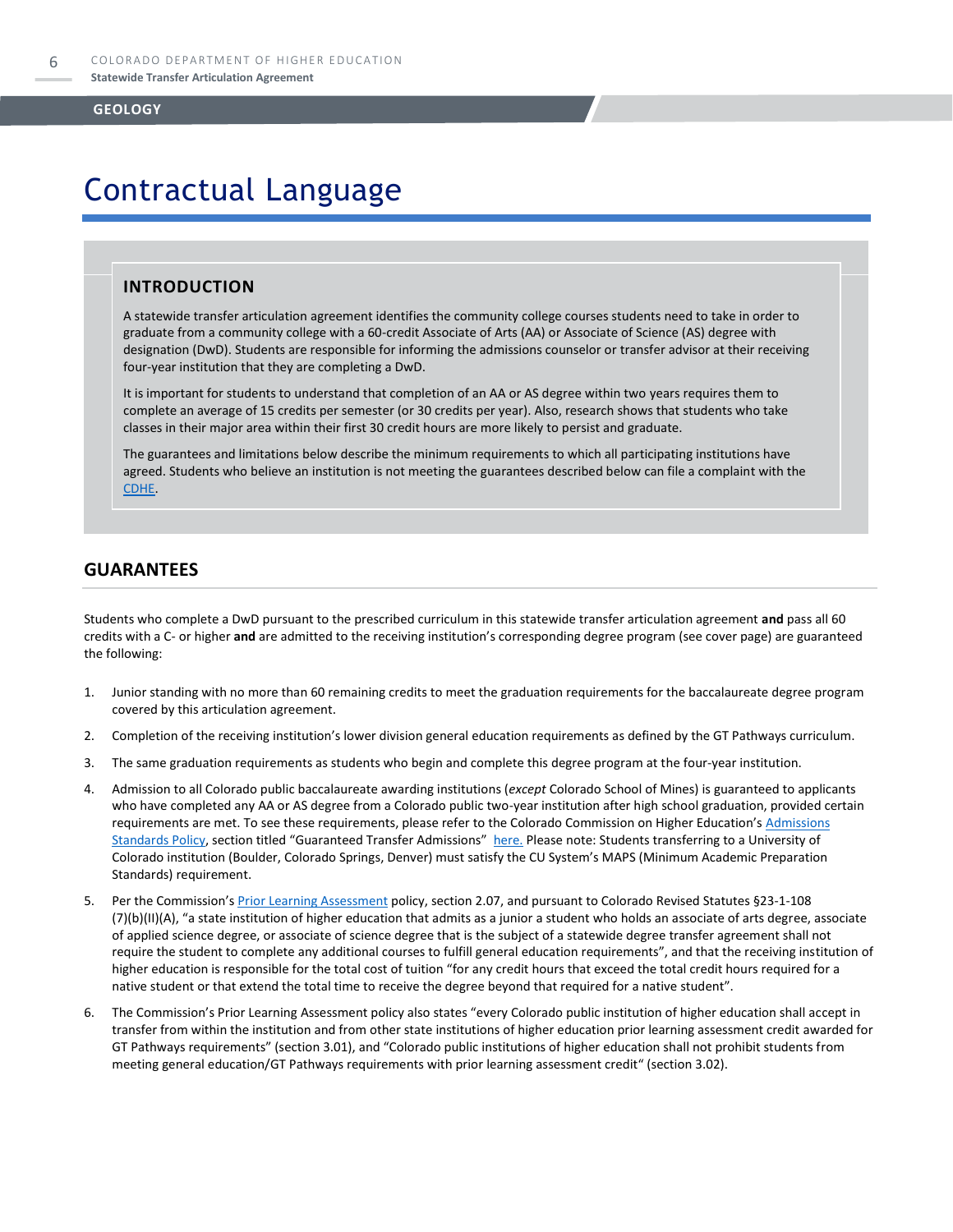### **LIMITATIONS**

- 1. Students must meet all admission and application requirements at the receiving institution including the submission of all required documentation by stated deadlines. Students are advised to consult with the Office of Admissions at the institution to which they intend to transfer.
- 2. Only courses with grades of C- or higher are guaranteed to transfer.
- 3. Admission to a receiving institution does not guarantee enrollment in a specific degree program. Some programs at receiving institutions have controlled entry due either to space limitations or academic requirements.
- 4. The credit and course transfer guarantees described in this agreement apply to the specific degree programs covered by this agreement (see cover page). If the student changes majors, receiving institutions will evaluate application of the courses designated in this agreement to other degree programs on a course-by-course basis.
- 5. Students are allowed to use credits awarded by exam, such as AP (Advanced Placement) and IB (International Baccalaureate), as long as those exams are listed on the exam table[s here,](https://highered.colorado.gov/get-credit-for-what-you-already-know) or may use challenge exams to fulfill GT Pathways requirements (not necessarily major requirements) and those credits are guaranteed to transfer and apply to GT Pathways requirements at the receiving institution per the Colorado Commission on Higher Education's Policy I, X: Prior Learning Assessment. See the [entire policy](https://highered.colorado.gov/sites/highered/files/2020-03/i-partx.pdf) for more information.
- 6. The receiving institution shall accept all applicable credits earned within ten years of transfer to the receiving institution. Credits earned more than ten years earlier will be evaluated on a course-by-course basis.
- 7. All the courses a student needs to take in the associate degree program covered by this statewide transfer articulation agreement are listed in the prescribed curriculum. Course substitutions are allowed as long as the student and both the sending and receiving institutions agree to the substitution; such agreement should be documented in writing and the student should keep a copy until the baccalaureate degree is conferred. Note that if students substitute a course, then this is no longer a statewide agreement and some of the guarantees are only for the receiving institution that agreed to the substitution. **Any additional courses taken in the discipline covered by this agreement might not count toward the requirements of the major at the receiving institution.** Students can avoid this problem by taking no more courses in the discipline beyond those identified in the prescribed curriculum. STUDENTS SHOULD CONSULT THE PROGRAM ADVISOR AT THE RECEIVING INSTITUTION FOR GUIDANCE. Any advisement from an academic advisor should be obtained IN WRITING.
- 8. Students seeking K-12 teacher licensure may not use this agreement because teacher preparation programs have different requirements for educator licensure.

*Because of the limitations above, students must consult with the Office of Admissions at the institution to which they are transferring.*

### **Addendum to Agreement**

Students who do not complete an AA/AS degree can use the prescribed curriculum in a statewide transfer articulation agreement as a common advising guide for transfer to all public institutions that offer the designated bachelor's degree program. Please note the following:

- 1. Students are guaranteed application of general education courses completed with a C- or higher in the prescribed curriculum in this agreement up to the established maximum in each GT Pathways content area.
- 2. Except in special cases (e.g., the partial completion of a required sequence of courses or variation in the number of credit hours institutions award for course equivalents), students can expect that courses specified within the prescribed curriculum in this agreement, successfully completed with a C- or higher, will fulfill the relevant course requirements in the designated major.
- 3. Receiving institutions will evaluate all courses other than those specified in this agreement on a course-by-course basis.

Students transferring without a completed AA/AS degree must consult with the Office of Admissions at the institution to which they are transferring to review the issues identified above, and to make sure they meet all admission and application requirements at the receiving institution, including the submission of all required documentation by stated deadlines.

This agreement will be reviewed by disciplinary faculty no less frequently than every five years. *The agreement will remain in force until such time as it is formally modified or terminated.*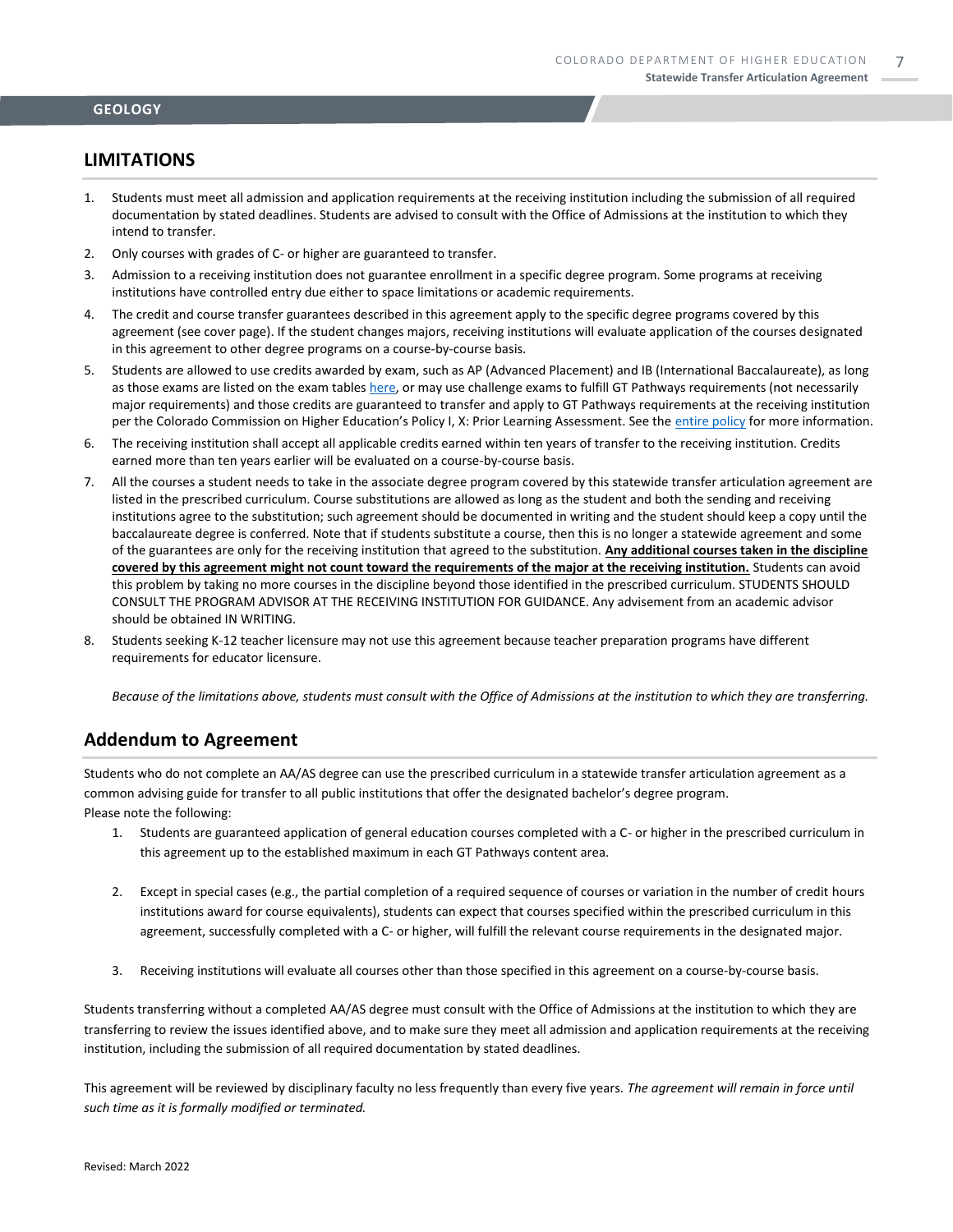The Department of Higher Education – in consultation with the General Education Council – may make minor technical changes to this agreement on behalf of participating institutions. The most current version of the agreement can be found on the [CDHE website.](https://highered.colorado.gov/transfer-degrees) Institutions that wish to join or withdraw from this agreement should consult the Division of Academic Affairs at the Colorado Department of Higher Education. Terms and processes are outlined in the Commission's policy on Statewide Transfer and GT Pathways, available at the [CDHE website.](https://highered.colorado.gov/educators/policy-funding/general-education-ge-council/gtpathways/transfer-agreements)

A paper or hard copy of this document may not be the most current version of the agreement—check th[e website](https://highered.colorado.gov/transfer-degrees) of the Colorado Department of Higher Education for the most current version.

*Signatures from institutional/system Chief Academic Officers for all participating institutions, as listed on the cover page, have signed this agreement. Signatures of Chief Academic Officers, who possess or have been delegated authority to enter into this agreement on behalf of their institution or institutions (in some cases by the institutional or system governing board), are on file in the Division of Academic Affairs at the Colorado Department of Higher Education.*